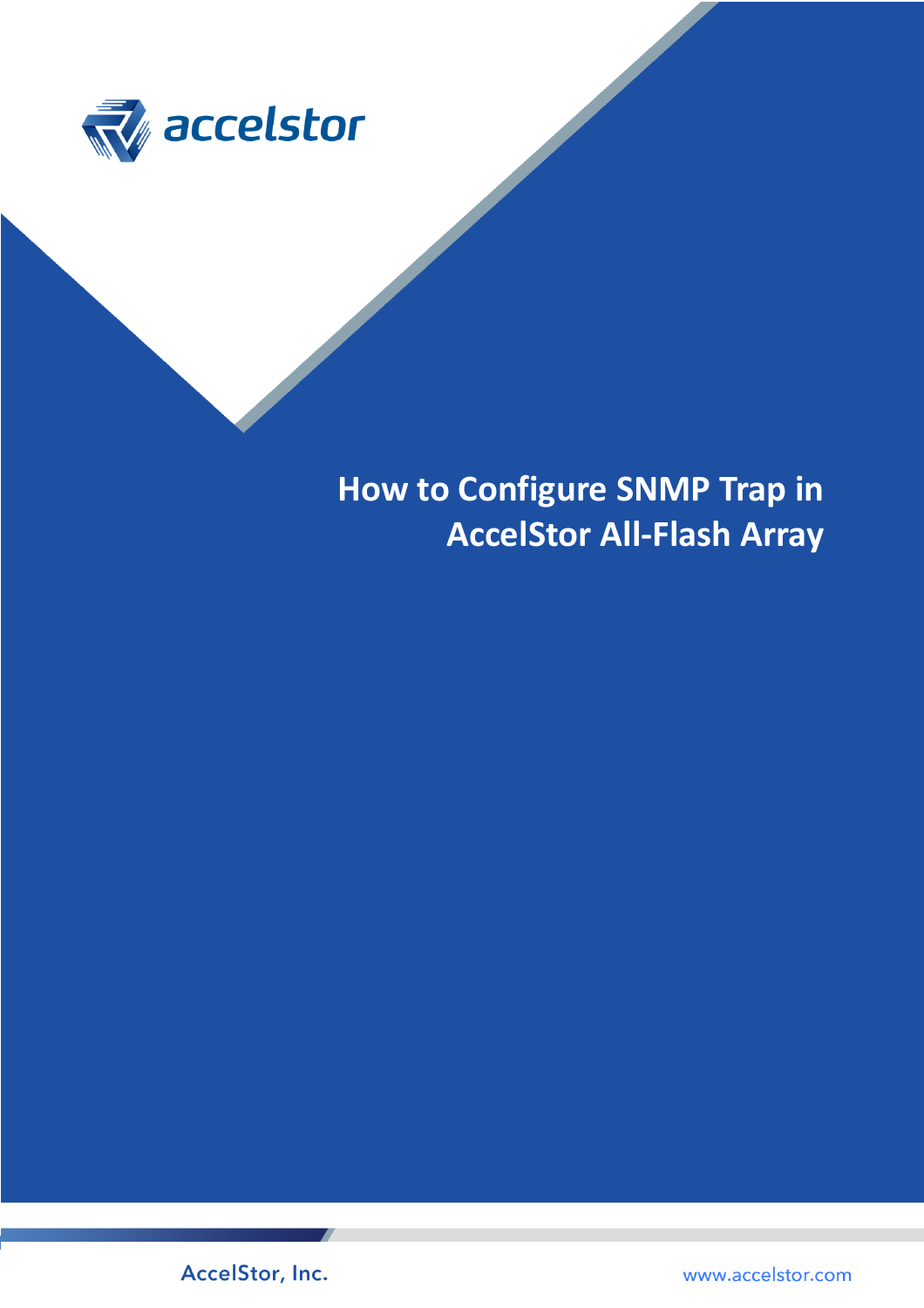

# **Version History**

| <b>Version</b> | Changed       | <b>Date</b> |
|----------------|---------------|-------------|
| V1.0           | First release | 20170603    |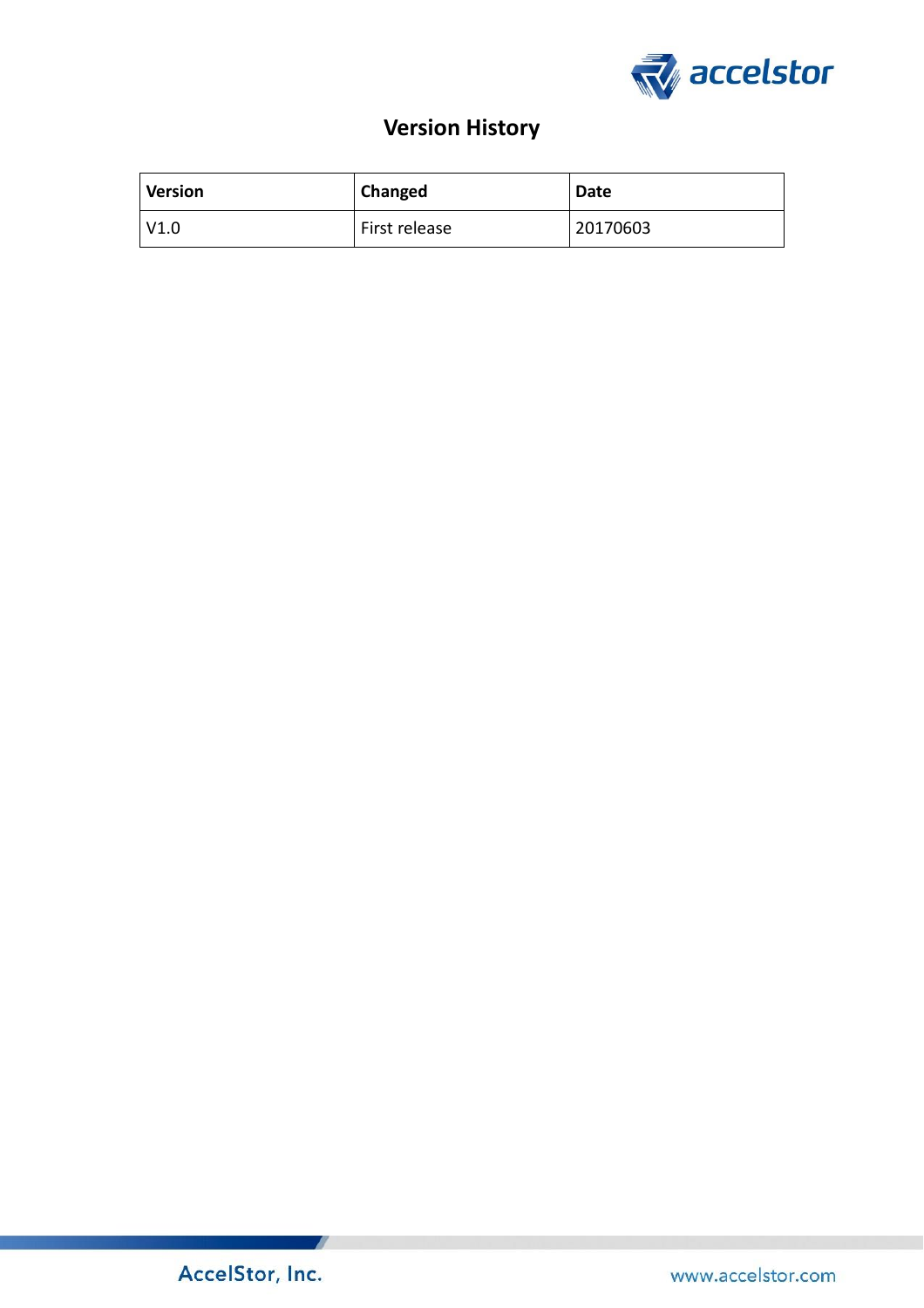

## **SNMP Trap**

SNMP (Simple Network Management Protocol) is used to manage network connected systems. It has a simple set of operations that allow devices to be managed remotely. A network connected system consists of one or more remotely managed devices. Managers control a device by sending SNMP messages to SNMP agent software installed in the device. SNMP agents send an event or notification to managers when a given condition is met. These are sent as SNMP trap messages.

An introduction about how to configure SNMP trap service follows below.

### **NeoSapphire GUI**

1. On the menu to the left, select **System** -> **Notifications** and check **Enable**.

For administrative purposes, there are many event notifications available that have been categorized into 4 groups: **System Status**, **Free Space**, **Array Status** and **Drive Health**.

Select some or all of the items as needed.

| <b>Dashboard</b>                       | <b>Notification Settings</b> | <b>E-Mail Settings</b><br><b>SNMP Settings</b>                            |
|----------------------------------------|------------------------------|---------------------------------------------------------------------------|
| <b>V</b> fil <sup>system</sup>         | Reset<br>O<br><b>Save</b>    |                                                                           |
| General Settings<br><b>O</b> Date/Time | <b>General Settings</b>      |                                                                           |
| Network                                | Enable                       | $\overline{\mathbf{v}}$                                                   |
| <b>Q</b> Certificates                  |                              |                                                                           |
| Notifications                          | Silent Interval              | $\div$<br>60<br>Minutes                                                   |
| <sup>0</sup> Image Update              |                              | Rate limit of duplicate notifications caused by same instances of events. |
| Import/Export                          | <b>System Status</b>         |                                                                           |
| <b>Ø</b> Factory Default               | Enable                       | Notification                                                              |
| $\blacktriangleright \equiv$ Storage   | $\boldsymbol{J}$             | System status changed                                                     |
| $\blacktriangleright$ Share            | $\overline{\mathsf{w}}$      | System booted up                                                          |
| Diagnostics                            | $\overline{\mathsf{v}}$      | System shutting down                                                      |
| Configuration Wizard                   | $\sqrt{2}$                   | System undean shutdown detected                                           |
| $\Box$ Information                     | $\overline{\mathsf{v}}$      | System warning                                                            |
|                                        | $\overline{\mathbf{v}}$      | System error                                                              |
|                                        | $\sqrt{2}$                   | Power supply error                                                        |
|                                        | - Free Space                 |                                                                           |
|                                        | Enable                       | <b>Notification</b>                                                       |
|                                        | V                            | Free space status changed                                                 |
|                                        | $\overline{\mathsf{v}}$      | Low in free space (90%+ of physical capacity occupied)                    |
|                                        | $\overline{\mathbf{v}}$      | Critical in free space (array becoming read-only)                         |
|                                        | <b>Array Status</b>          |                                                                           |
|                                        | Enable                       | Notification                                                              |
|                                        | $\overline{\mathcal{A}}$     | Array status changed                                                      |
|                                        | $\overline{\mathbf{v}}$      | Array reinitialization started                                            |
|                                        | $\overline{v}$               | Array reinitialization completed                                          |
|                                        | $\overline{v}$               | Array rebuilding started                                                  |
|                                        | $\overline{\mathsf{v}}$      | Array rebuilding in progress                                              |
|                                        | V                            | Array rebuilding completed                                                |
|                                        | $\overline{\mathbf{v}}$      | Array degraded                                                            |
|                                        | $\overline{\mathbf{v}}$      | Drive status altered                                                      |
|                                        | $\overline{\mathbf{v}}$      | Drive failed                                                              |
|                                        | $\sqrt{2}$                   | Drive removed                                                             |
|                                        | $\overline{\mathsf{v}}$      | Drive inserted                                                            |
|                                        | Drive Health                 |                                                                           |
|                                        | Enable                       | Notification                                                              |
|                                        | $\overline{\mathbf{v}}$      | Drive health altered                                                      |
|                                        | $\overline{\mathsf{v}}$      | Drive health degraded - marked yellow                                     |

2. Switch to the **SNMP Settings** tab and enable **SNMP Control**.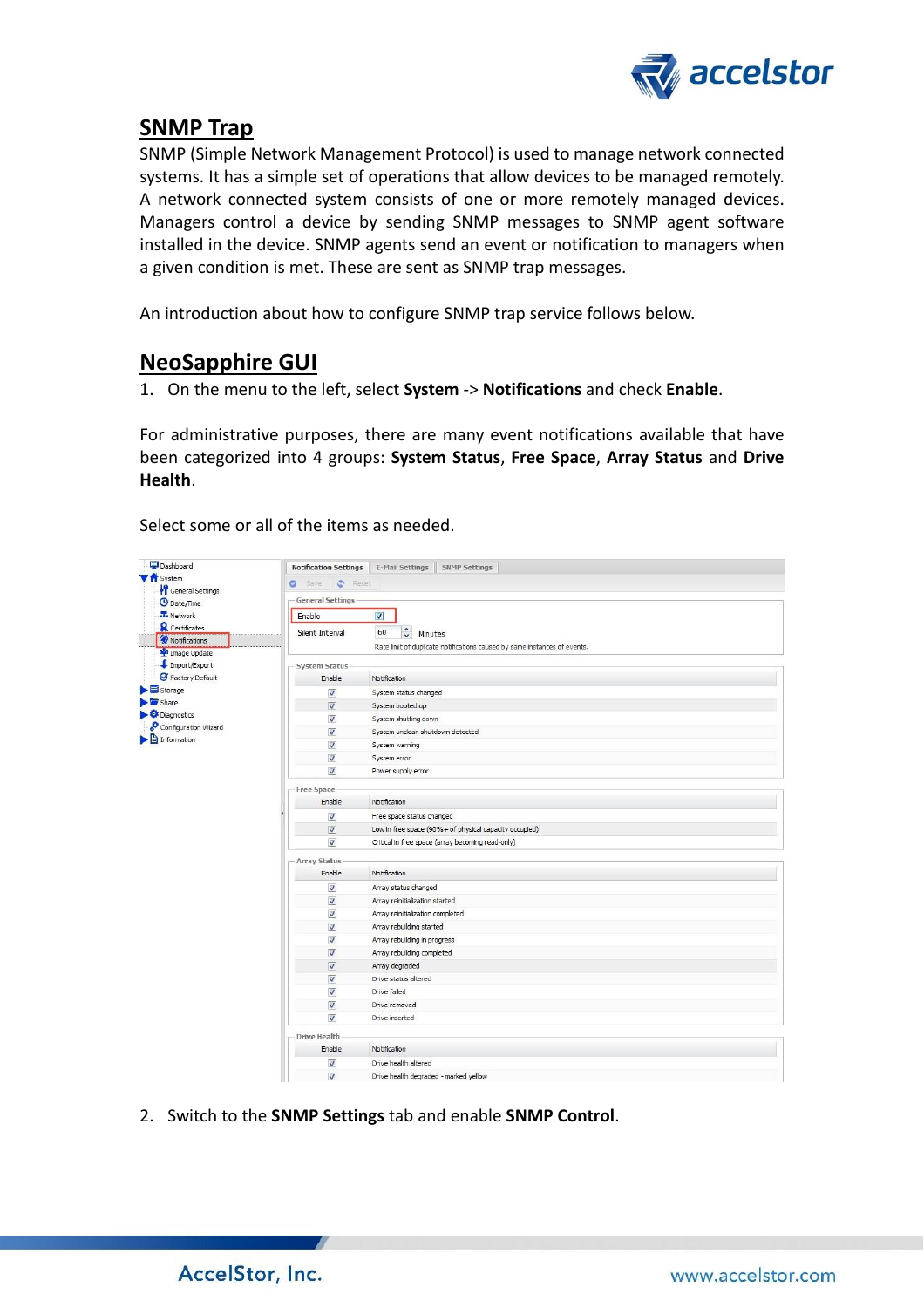

|                          | Notification Settings E-Mail Settings SNMP Settings |  |
|--------------------------|-----------------------------------------------------|--|
|                          | Save Save Reset L Download MIB Send Test Trap       |  |
| - SNMP Control<br>Enable |                                                     |  |

3. Enter the IP address of the **Receiver Host** (the SNMP management server) and click **Save**.

| $\bullet$            | Save Save Reset Lownload MIB M Send Test Trap                      |               |
|----------------------|--------------------------------------------------------------------|---------------|
| <b>SNMP Control</b>  |                                                                    |               |
| Enable               | $\overline{\mathsf{v}}$                                            |               |
| -Trap Configuration  |                                                                    |               |
| Version              | 2c                                                                 |               |
| Community            | public                                                             |               |
| <b>Receiver Host</b> | 10.144.1.141<br>This field should be a domainname or an IP address |               |
| <b>Receiver Port</b> | 162                                                                | $\hat{\cdot}$ |

### Click **Apply** and **Yes** to complete the configuration.

|                      | A The configuration has been changed. You must apply the changes in order for them to take effect.                                                                                                                                                                                                          | <b>O</b> Apply |
|----------------------|-------------------------------------------------------------------------------------------------------------------------------------------------------------------------------------------------------------------------------------------------------------------------------------------------------------|----------------|
| Parameters           |                                                                                                                                                                                                                                                                                                             |                |
| Version              | Version of SNMP protocol to use for the trap. Default is 2c.<br>(Note: only community-based SNMPv2c is supported.)                                                                                                                                                                                          |                |
| Community            | The communities configured in the community menu to use<br>when sending out the trap. (Note: please enter your exact<br>SNMP trap community name given by the network<br>monitoring software setting on the server. Public is a string<br>for read-only community; private is for read-write<br>community.) |                |
| <b>Receiver Host</b> | Enter host information. IP address and host name are<br>allowed, not the local host information.                                                                                                                                                                                                            |                |
| <b>Receiver Port</b> | Specify that port number 162 is set to default for SNMP trap;<br>it can be modified to the same port number as the above<br>host server.                                                                                                                                                                    |                |
| Download MIB         | Acquire AccelStor-defined Management Information Base<br>(MIB) file. Import this MIB file into your trap receiver<br>application/SW. Once you get the trap notifications, you<br>don't have to look up the Object ID (OID) from the MIB.                                                                    |                |
| Send Test Trap       | Validate settings are correct.                                                                                                                                                                                                                                                                              |                |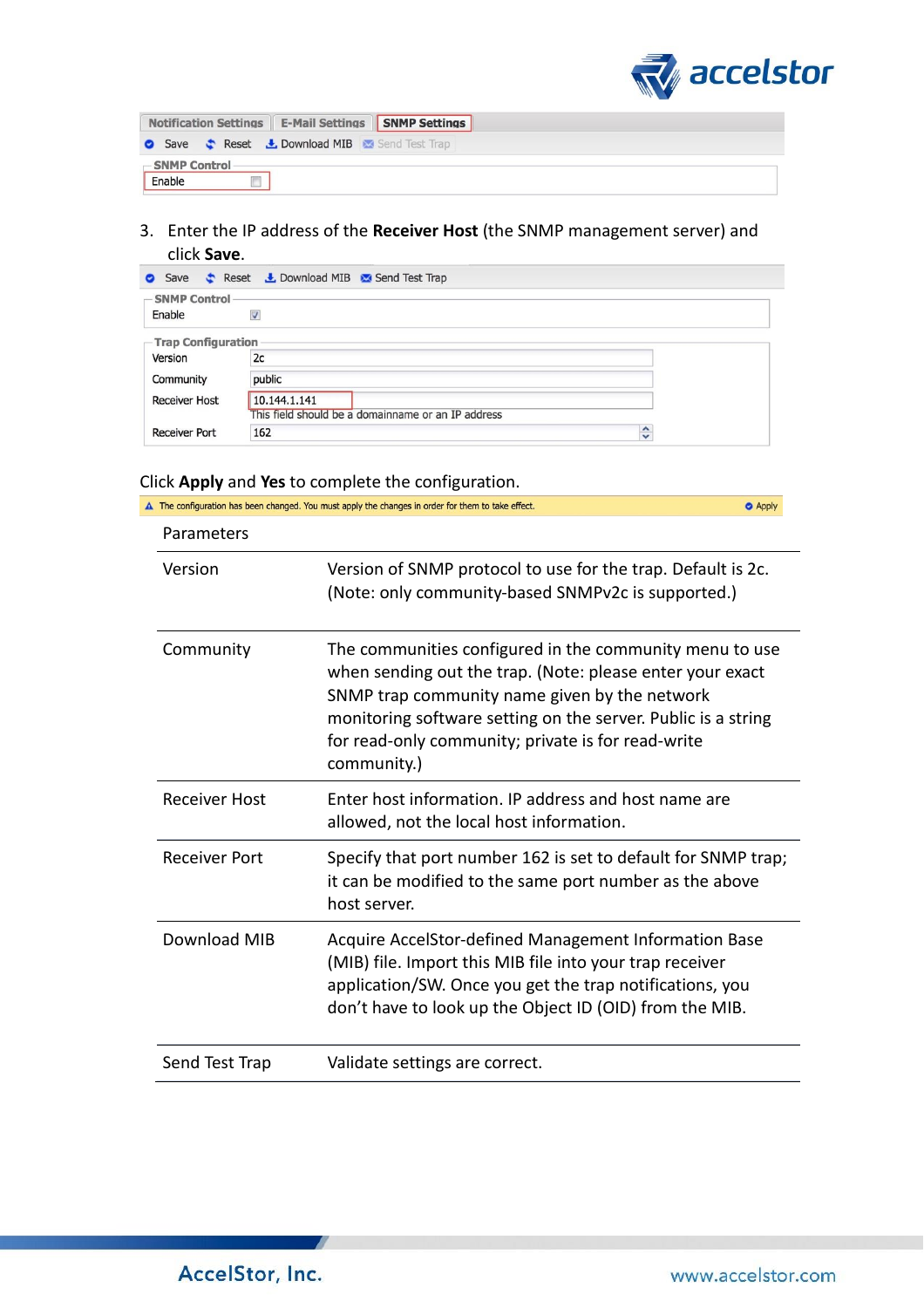

### **SNMP Management Server**

- 1. You need SNMP trap software to receive event trap notifications. For demonstration purposes, there is ample free software available. Choose one with support for SNMP trap functionality. (Note: for commercial use, please purchase a genuine copy.) In this document, the SNMP browser is used for demonstration. You can download it from [here.](http://ireasoning.com/downloadmibbrowserlicense.shtml)
- 2. Download and unzip the MIB file from the management interface on NeoSapphire.



3. Load the MIB into the SNMP browser.



4. Select the MIB file.

| Look in: | NS3600_MIB |                      | $\checkmark$ | 中四日 |      |
|----------|------------|----------------------|--------------|-----|------|
|          |            | <b>ACCELSTOR-SMI</b> |              |     |      |
| 頿        |            | NEOSAPPHIRE-MIB      |              |     |      |
| 最近的項目    |            |                      |              |     |      |
|          |            |                      |              |     |      |
| U.       |            |                      |              |     |      |
| 点面       |            |                      |              |     |      |
|          |            |                      |              |     |      |
| E        |            |                      |              |     |      |
|          |            |                      |              |     |      |
|          |            |                      |              |     |      |
| 文件       |            |                      |              |     |      |
|          |            |                      |              |     |      |
| 9        |            |                      |              |     |      |
| 本機       |            |                      |              |     |      |
|          |            |                      |              |     |      |
| 網路       | File name: | NEOSAPPHIRE-MIB.txt  |              |     | Open |